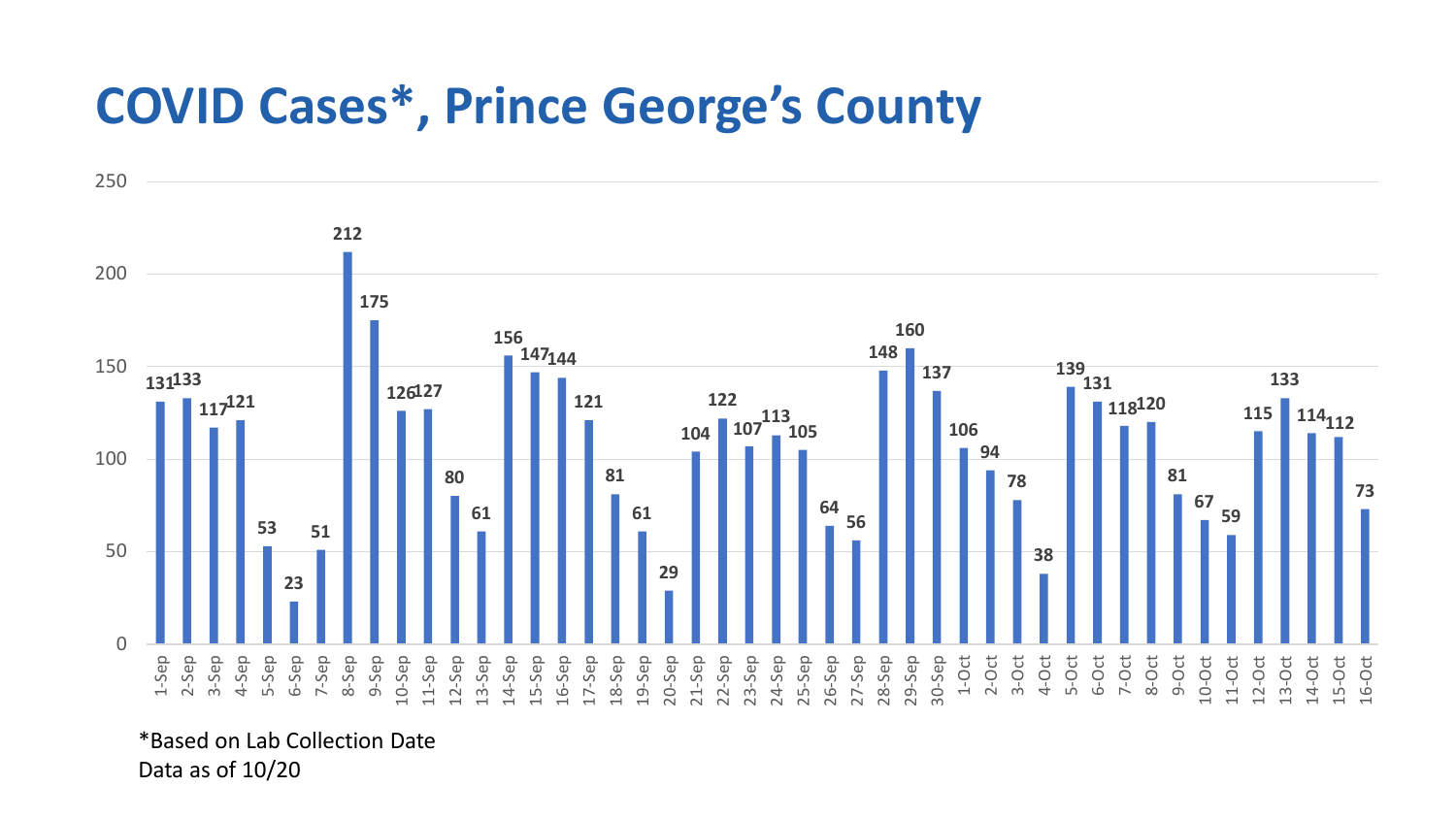## **COVID Average Daily Case Rate\* (last 14 days)**

**Prince George's County Average New Cases per 100,000 population**



\*Based on Lab Collection Date Data as of 10/20